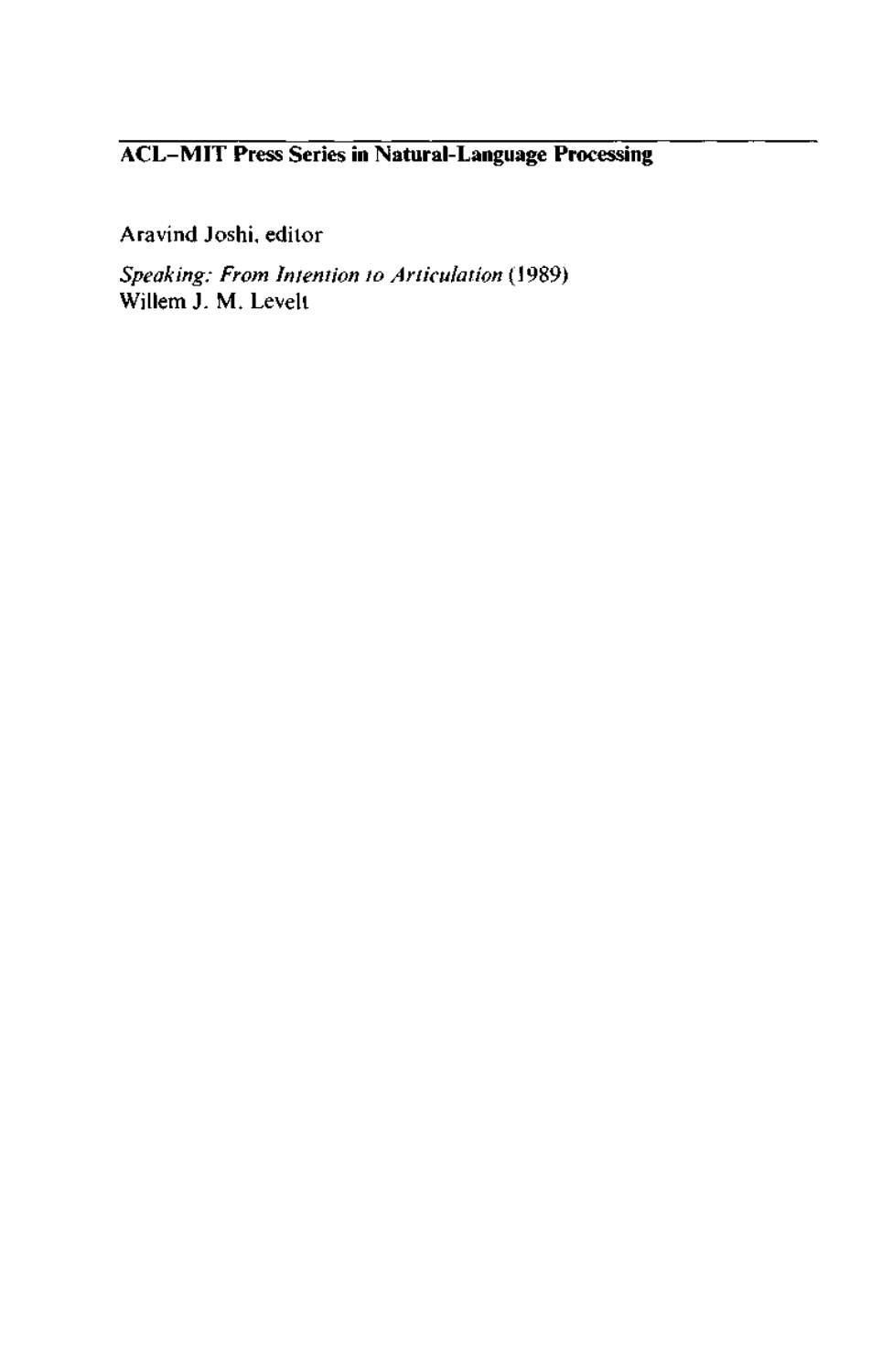Speaking Willem J. M. Levelt From Intention to Articulation

> A Bradford Book The MIT Press Cambridge, Massachusetts London, England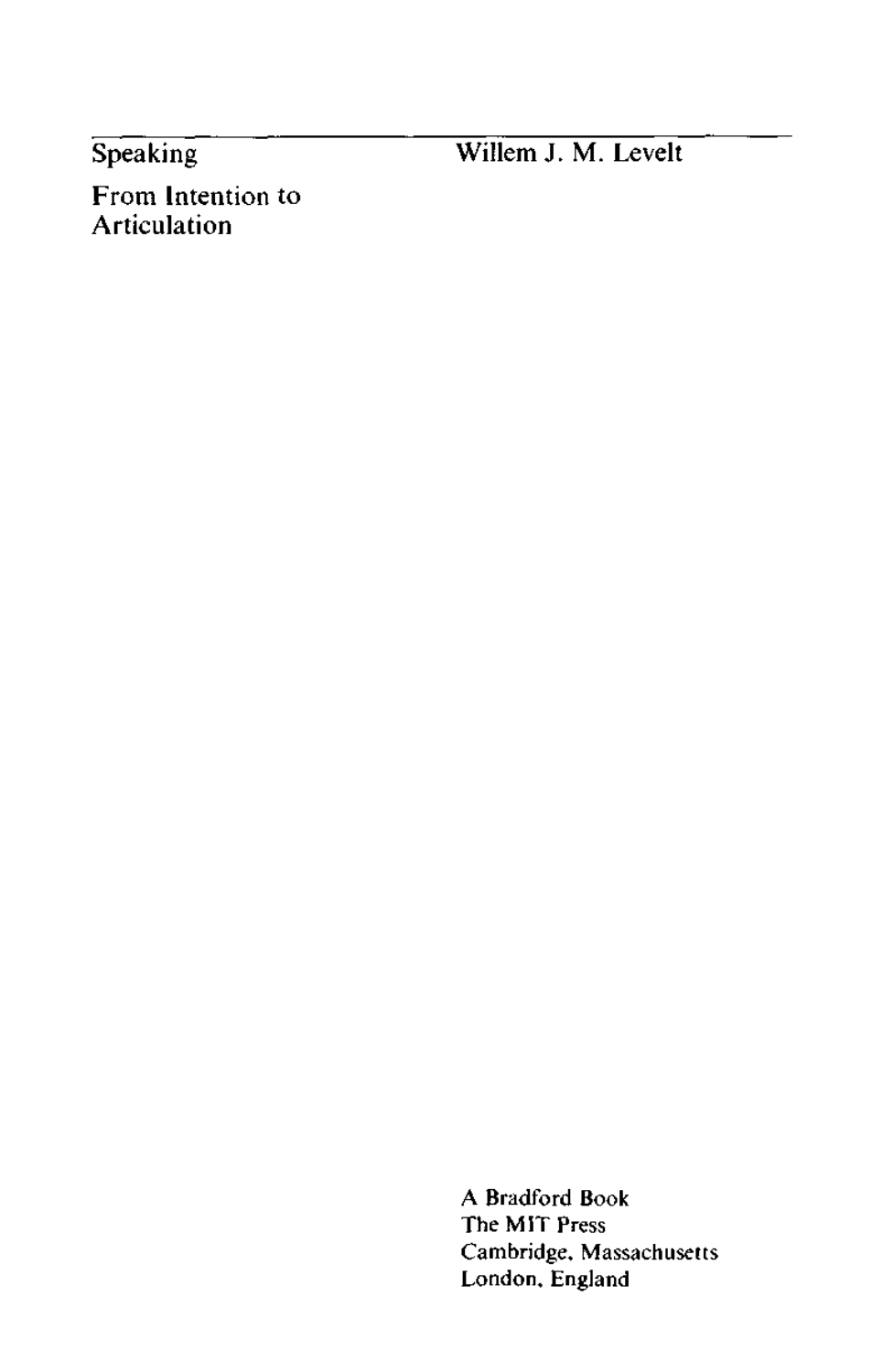$\hat{Y} = 2 - 20 \frac{1}{4}$ 

 $4c$   $c$ 

© 1989 Massachusetts Institute of Technology

All rights reserved. No part of this book may be reproduced in any form by<br>any electronic or mechanical means (including all produced in any form by any electronic or mechanical means (including photocopying, recording, or<br>information storage and retrieval) without agree in coopying, recording, or information storage and retrieval) without permission in writing from the publisher.

This book was set in Times Roman by Asco Trade Typesetting Ltd. in Hong Kong and printed and bound by Halliday Lithograph in the United States **Example 2 C**<br> **Example 2 Constants Catalogical C C**  $\mathbf{r}$  **C**  $\mathbf{r}$  **C**  $\mathbf{r}$  **C**  $\mathbf{r}$  **C**  $\mathbf{r}$  **C**  $\mathbf{r}$  **C**  $\mathbf{r}$  **C**  $\mathbf{r}$  **C**  $\mathbf{r}$  **C**  $\mathbf{r}$  **C**  $\mathbf{r}$  **C**  $\mathbf{r}$  **C**  $\mathbf{$ 

**Library Cataloging-in-Publication Data** 

Levelt, W. J. M. (Willem J. M.), 1938- Speaking: from intention to articulation / Willem J. M. Levelt.

p. cm. "A Bradford book." Bibliography: p. Includes index. ISBN 0-262-12137-9 1. Psycholinguistics. 2. Speech. I. Title.<br>37.L44 1989 88-19144 P37.L44 1989  $401'$ .9—de19

| MAX-PLANCK-INSTITUT<br><b>für Psychologie astik</b><br>Nijmeger |  |  |
|-----------------------------------------------------------------|--|--|
| $_{Inv.Nr}$ $90,655$                                            |  |  |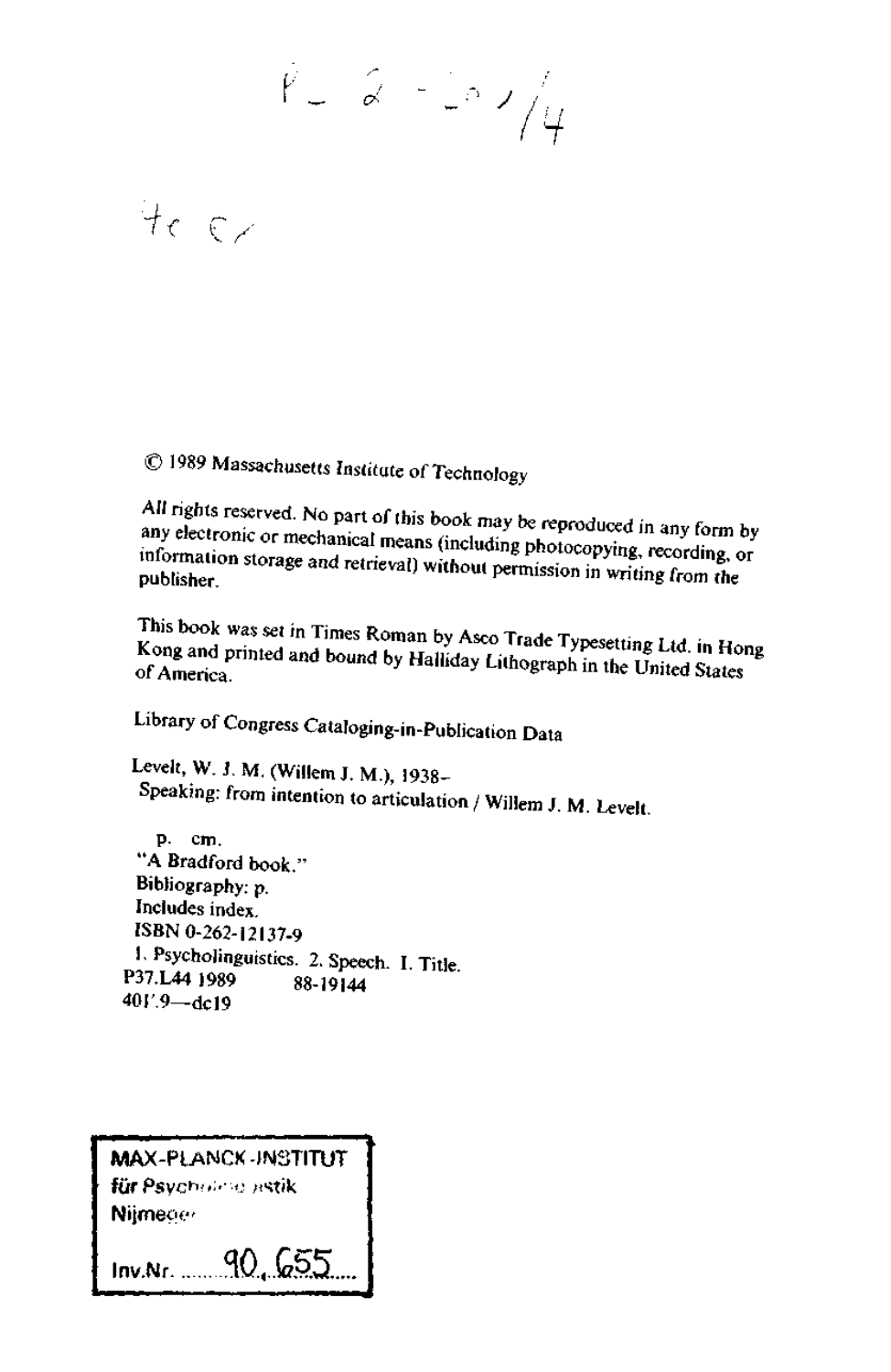to nobody Els but you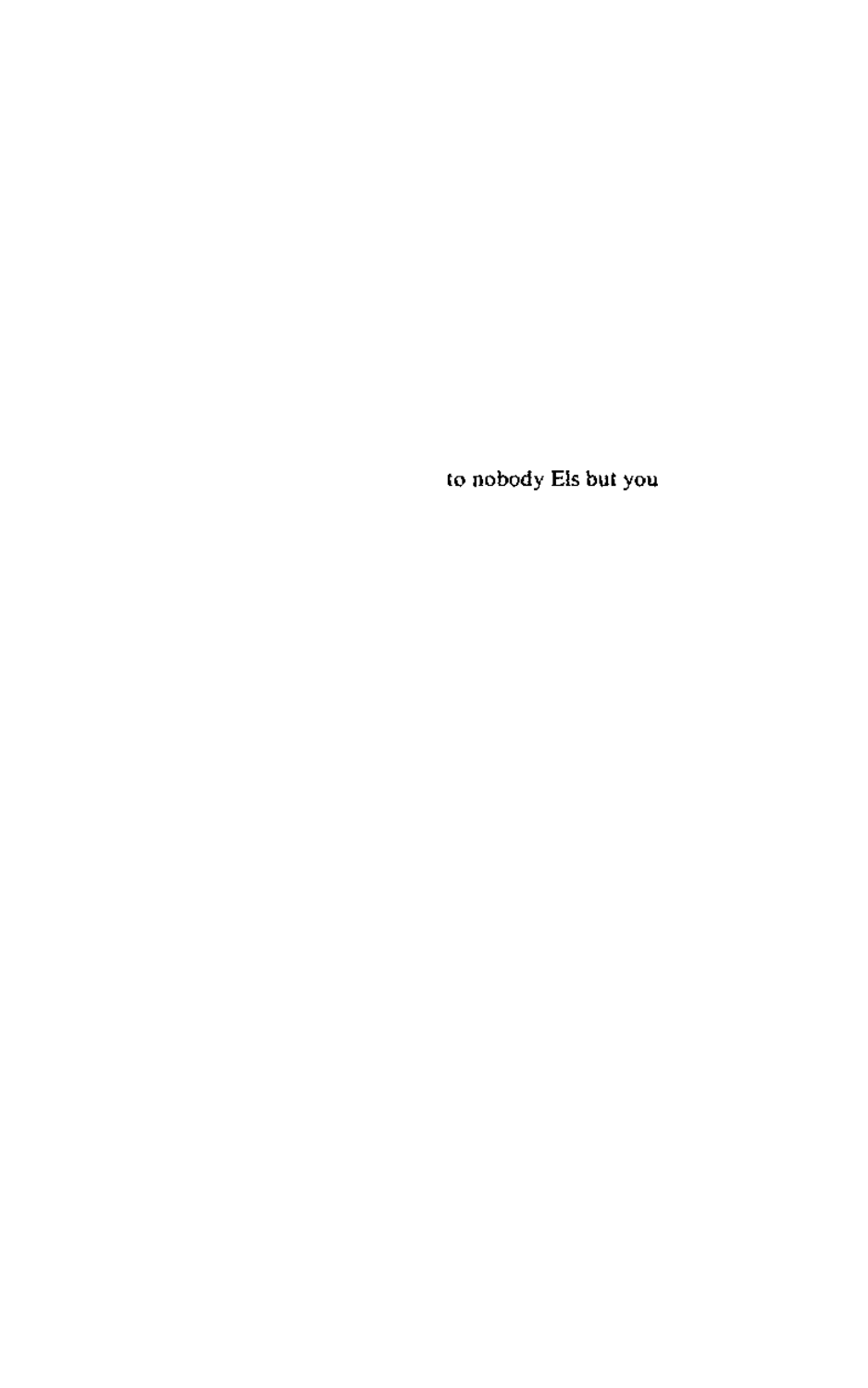# **Contents**

| Preface<br>xiii                                     |                                     |
|-----------------------------------------------------|-------------------------------------|
| Acknowledgments<br>XV                               |                                     |
| Author's Notes<br>xvri                              |                                     |
|                                                     |                                     |
| <b>Chapter 1</b>                                    | 1.1                                 |
| The Speaker as Information<br><b>Processer</b><br>1 | A Case Study<br>$\overline{2}$      |
|                                                     | 1.2                                 |
|                                                     | A Blueprint for the Speaker<br>8    |
|                                                     | 1.3                                 |
|                                                     | Processing Components as Relatively |
|                                                     | Autonomous Specialists<br>14        |
|                                                     | 1.4                                 |
|                                                     | <b>Executive Control and</b>        |
|                                                     | Automaticity<br>20                  |
|                                                     | 1.5                                 |
|                                                     | Units of Processing and Incremental |
|                                                     | Production<br>23                    |
|                                                     | Summary<br>27                       |
| <b>Chapter 2</b>                                    | 2.1                                 |
| The Speaker as Interlocutor<br>29                   | Interaction<br>30                   |
|                                                     | 2.2                                 |
|                                                     | 44<br>Deixis                        |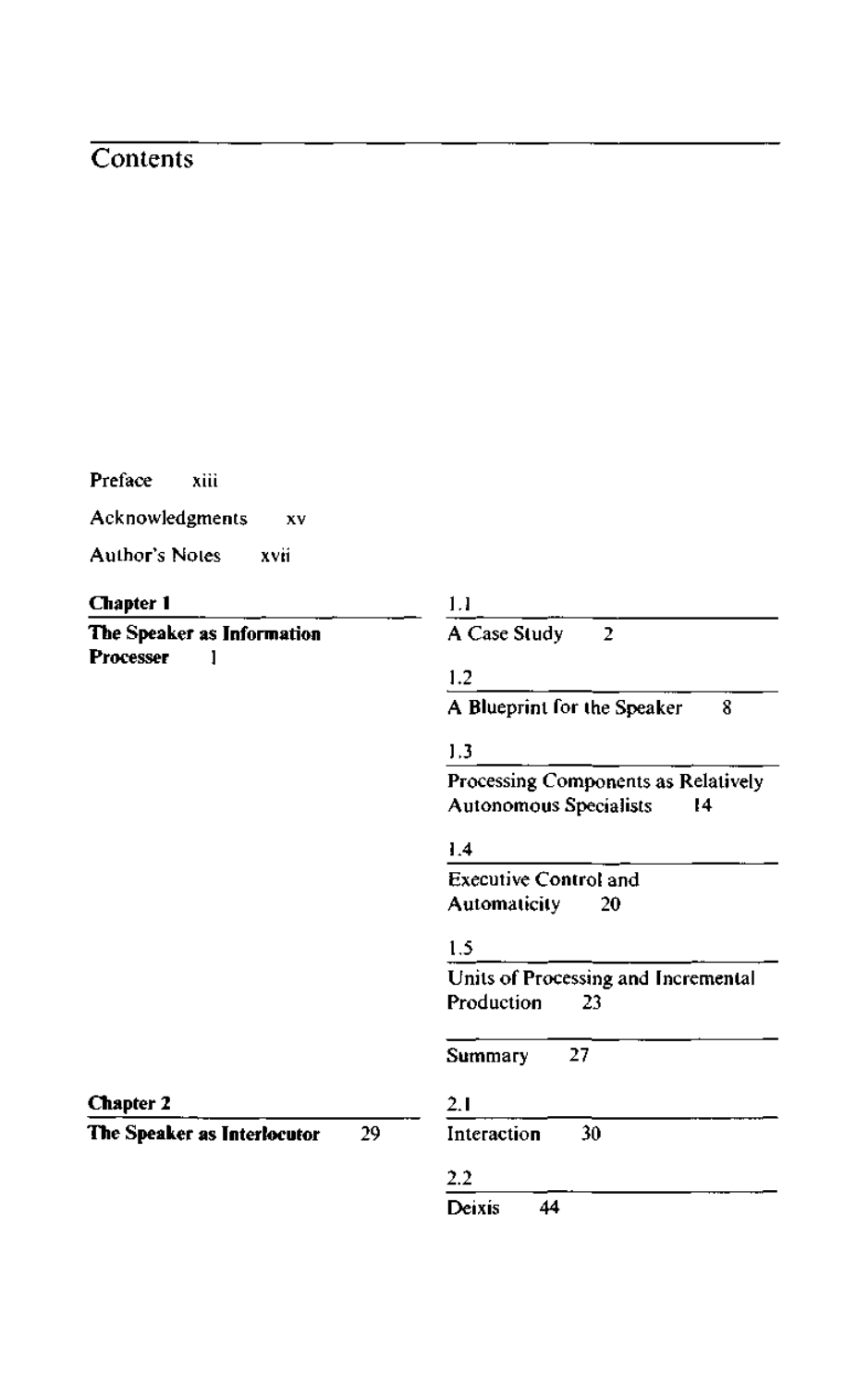# Contents

|                                 | 2.3                                                                            |
|---------------------------------|--------------------------------------------------------------------------------|
|                                 | 58<br>Intention                                                                |
|                                 | 68<br>Summary                                                                  |
| Chapter 3                       | 3.1                                                                            |
| 70<br>The Structure of Messages | Modes of Knowledge Representation<br>and Preverbal Messages<br>72              |
|                                 | 3.2                                                                            |
|                                 | Semantic Entities and<br><b>Relations</b><br>74                                |
|                                 | 3.3                                                                            |
|                                 | The Thematic Structure of<br>90<br>Messages                                    |
|                                 | 3.4                                                                            |
|                                 | Perspective and Information<br>96<br>Structure                                 |
|                                 | 3.5                                                                            |
|                                 | 100<br>Mood, Aspect, and Deixis                                                |
|                                 | 3.6                                                                            |
|                                 | Language-Specific<br>103<br>Requirements                                       |
|                                 | 105<br>Summary                                                                 |
| Chapter 4                       | 4.1                                                                            |
| The Generation of Messages      | From Intention to Message<br>108<br>107                                        |
|                                 | 4.2                                                                            |
|                                 | Bookkeeping and Some of Its<br>Consequences for Message<br>Construction<br>110 |
|                                 |                                                                                |
|                                 | 4.3<br>Macroplanning 1: Deciding on<br>Information to Be Expressed<br>123      |
|                                 | 4.4                                                                            |
|                                 | Macroplanning 2: Ordering                                                      |
|                                 | <b>Information for Expression</b><br>138                                       |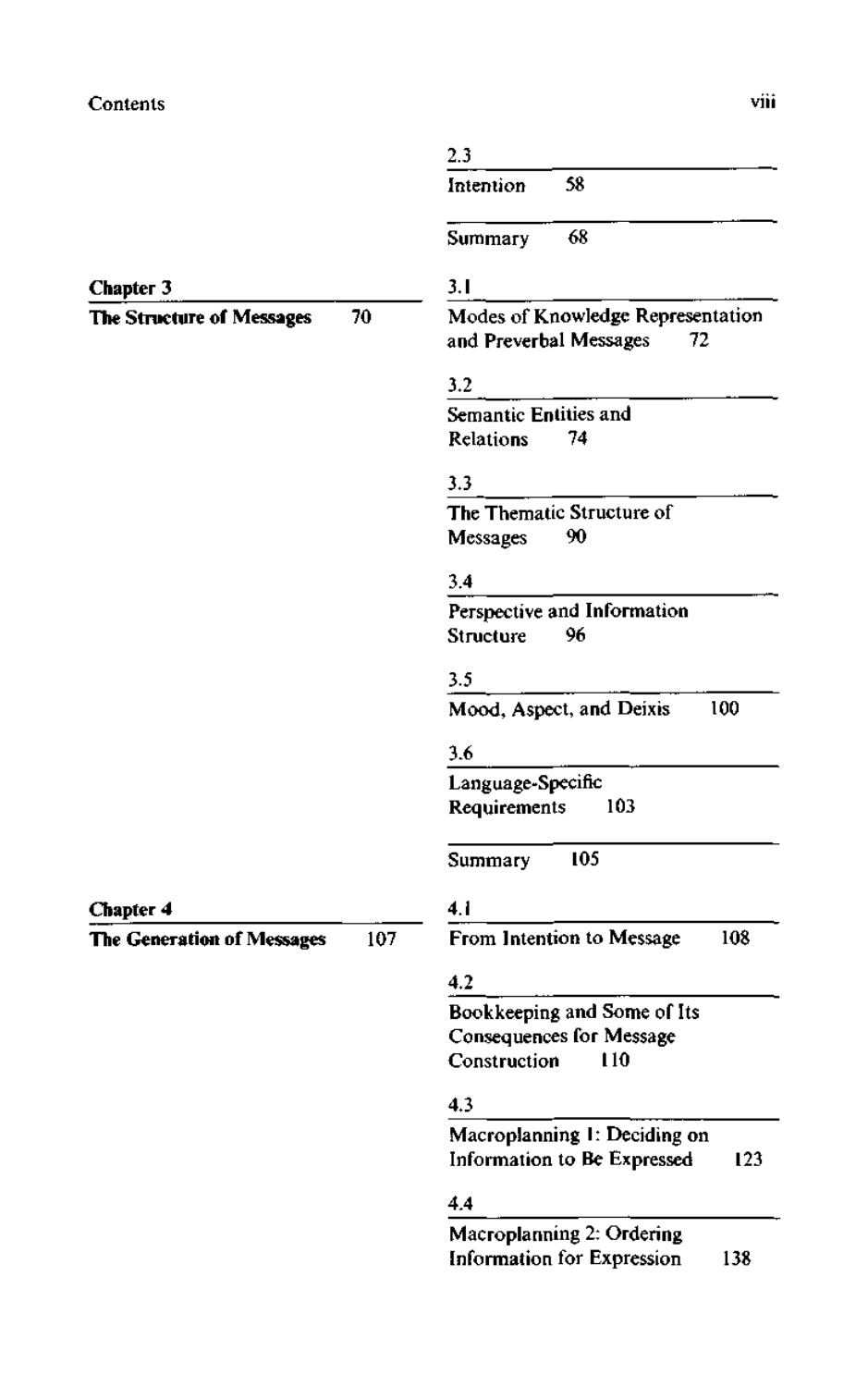|                                                       | 4.5                                                                       |
|-------------------------------------------------------|---------------------------------------------------------------------------|
|                                                       | Microplanning<br>144                                                      |
|                                                       | <b>Summary</b><br>157                                                     |
| <b>Chapter 5</b>                                      | 5.1                                                                       |
| <b>Surface Structure</b><br>161                       | <b>Syntactic Aspects</b><br>162                                           |
|                                                       | 5.2                                                                       |
|                                                       | Prosodic Aspects<br>170                                                   |
|                                                       | <b>Summary</b><br>179                                                     |
| Chapter 6                                             | 6.1                                                                       |
| <b>Lexical Entries and Accessing</b><br>Lemmas<br>181 | The Structure and Organization of<br>Entries in the Mental Lexicon<br>182 |
|                                                       | 6.2                                                                       |
|                                                       | The Structure of Lemmas<br>188                                            |
|                                                       | 6.3                                                                       |
|                                                       | Theories of Lemma Access<br>198                                           |
|                                                       | 6.4                                                                       |
|                                                       | Failures of Lemma Access<br>214                                           |
|                                                       | 6.5                                                                       |
|                                                       | The Time Course of Lexical<br>Access<br>222                               |
|                                                       | Summary<br>232                                                            |
| Chapter 7                                             | 7.1                                                                       |
| The Generation of Surface<br><b>Structure</b><br>235  | The Architecture of Grammatical<br>Encoding<br>236                        |
|                                                       | 7.2                                                                       |
|                                                       | Units of Grammatical                                                      |
|                                                       | Encoding<br>256                                                           |
|                                                       | 7.3                                                                       |
|                                                       | The Encoding of Topic and Other                                           |
|                                                       | <b>Nuclear Entities</b><br>260                                            |
|                                                       | 7.4                                                                       |
|                                                       | <b>Cohesive Encoding</b><br>271                                           |

 $\sim$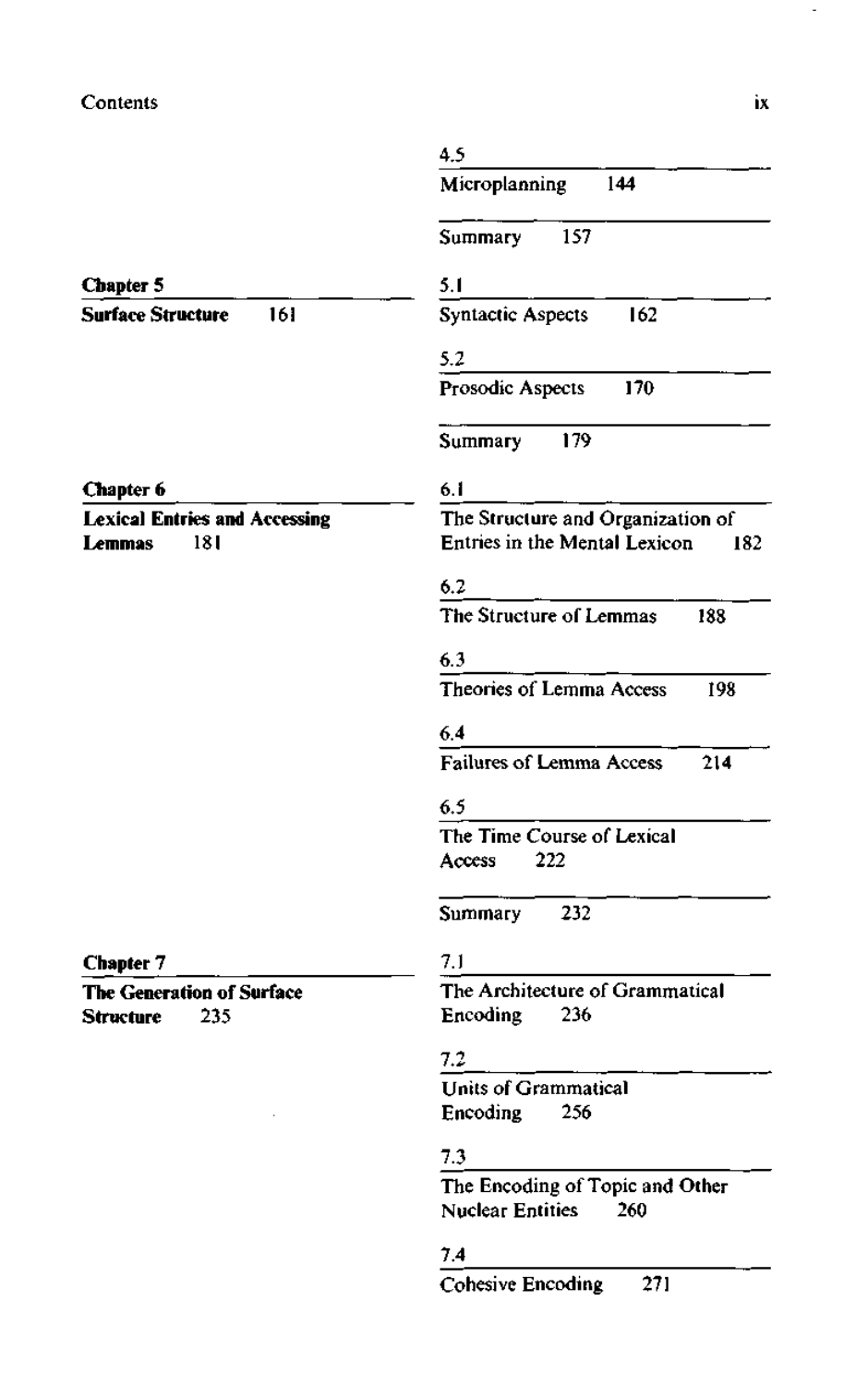#### **Chapter 8**

## **Phonetic Plans for Words and Connected Speech** 284

#### **Chapter 9**

**Generating Phonetic Plans for Words** 318

### 7.5

Feedback in Grammatical Encoding 275

Summary 282

#### $8.1$

Plans for Words 285

### 8.2

Plans for Connected Speech 301

Summary 316

#### 9.1

The Tip-of-the-Tongue Phenomenon 320

## 9.2

Frames, Slots, Fillers, and Levels of Processing 321

## 9.3

Substitutable Sublexical Units 330

#### 9.4

The Slots-and-Fillers Theory and the Causation of Errors 343

### 9.5

Activation-Spreading Theory 351

#### 9^6

Serial Order in Phonological Encoding 360

Summary 361

# 10.1

A Sketch of the Planning Architecture 365

### 10.2

The Generation of Rhythm 372

**Chapter 10** 

**Generating Phonetic Plans for Connected Speech** 364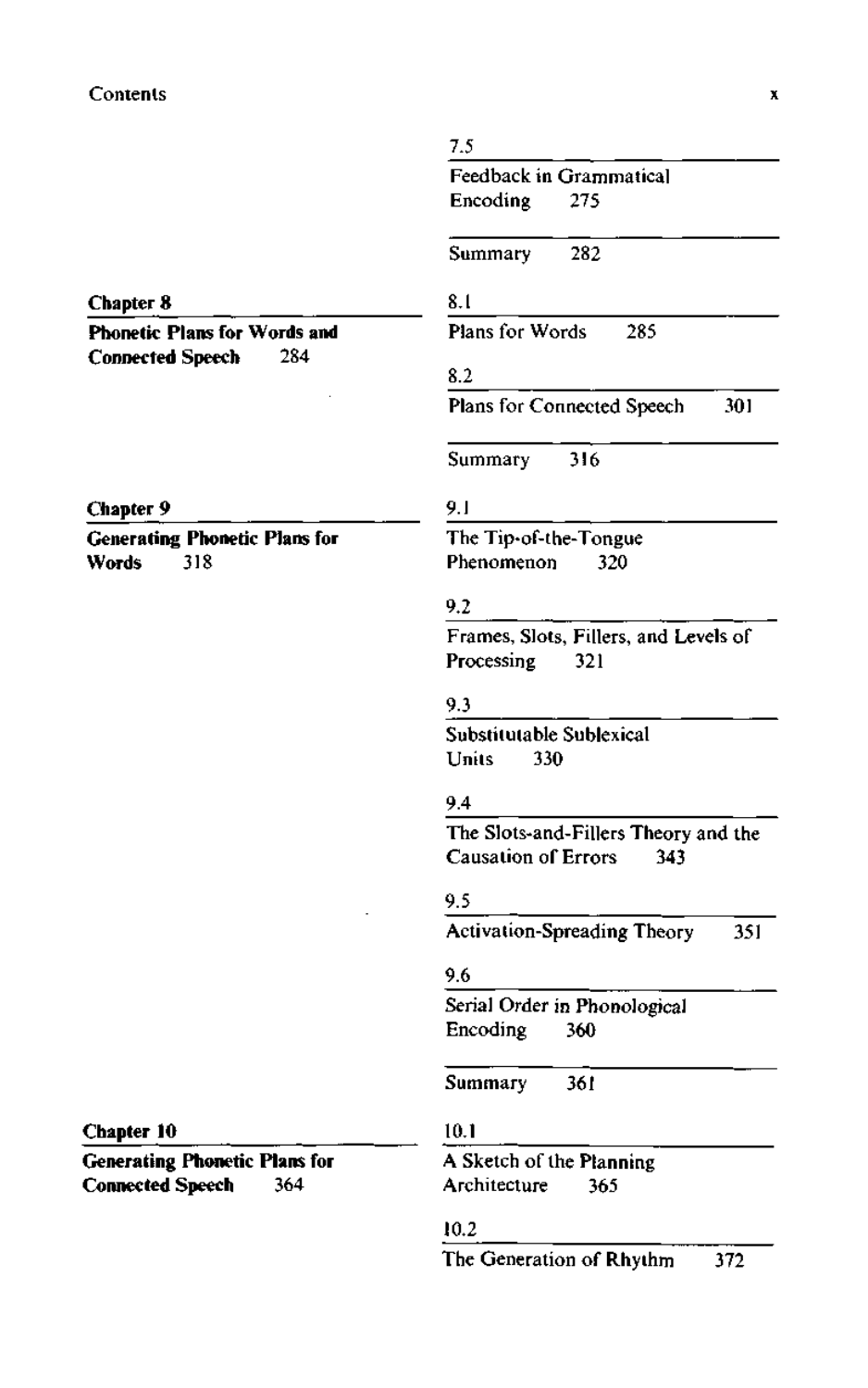## **Contents** xi

|                                                                                          | 10.3                                                        |
|------------------------------------------------------------------------------------------|-------------------------------------------------------------|
|                                                                                          | The Generation of Intonation<br>398                         |
|                                                                                          | 10.4                                                        |
|                                                                                          | The Generation of Word Forms in<br>Connected Speech<br>405  |
|                                                                                          | Summary<br>410                                              |
| <b>Chapter 11</b>                                                                        | 11.1                                                        |
| 413<br><b>Articulating</b>                                                               | Managing the Articulatory<br>Buffer<br>414                  |
|                                                                                          | 11.2                                                        |
|                                                                                          | The Vocal Organs and the Origins of<br>Speech Sounds<br>422 |
|                                                                                          | 11.3                                                        |
|                                                                                          | Motor Control of Speech<br>435                              |
|                                                                                          | Summary<br>454                                              |
| Chapter 12                                                                               | 12.1                                                        |
| Self-Monitoring and Self-                                                                | Self-Monitoring<br>460                                      |
| Repair<br>458                                                                            | 12.2                                                        |
|                                                                                          | Interrupting and the Use of Editing<br>Expressions<br>478   |
|                                                                                          | 12.3                                                        |
|                                                                                          | Making the Repair<br>484                                    |
|                                                                                          | Summary<br>497                                              |
| Appendix<br>Symbols from the<br>International Phonetic Alphabet,<br>500<br>with Examples |                                                             |
| 501<br>Bibliography                                                                      |                                                             |
| Author Index<br>539                                                                      |                                                             |
| <b>CITATION</b><br><b>CAT</b>                                                            |                                                             |

Subject Index 547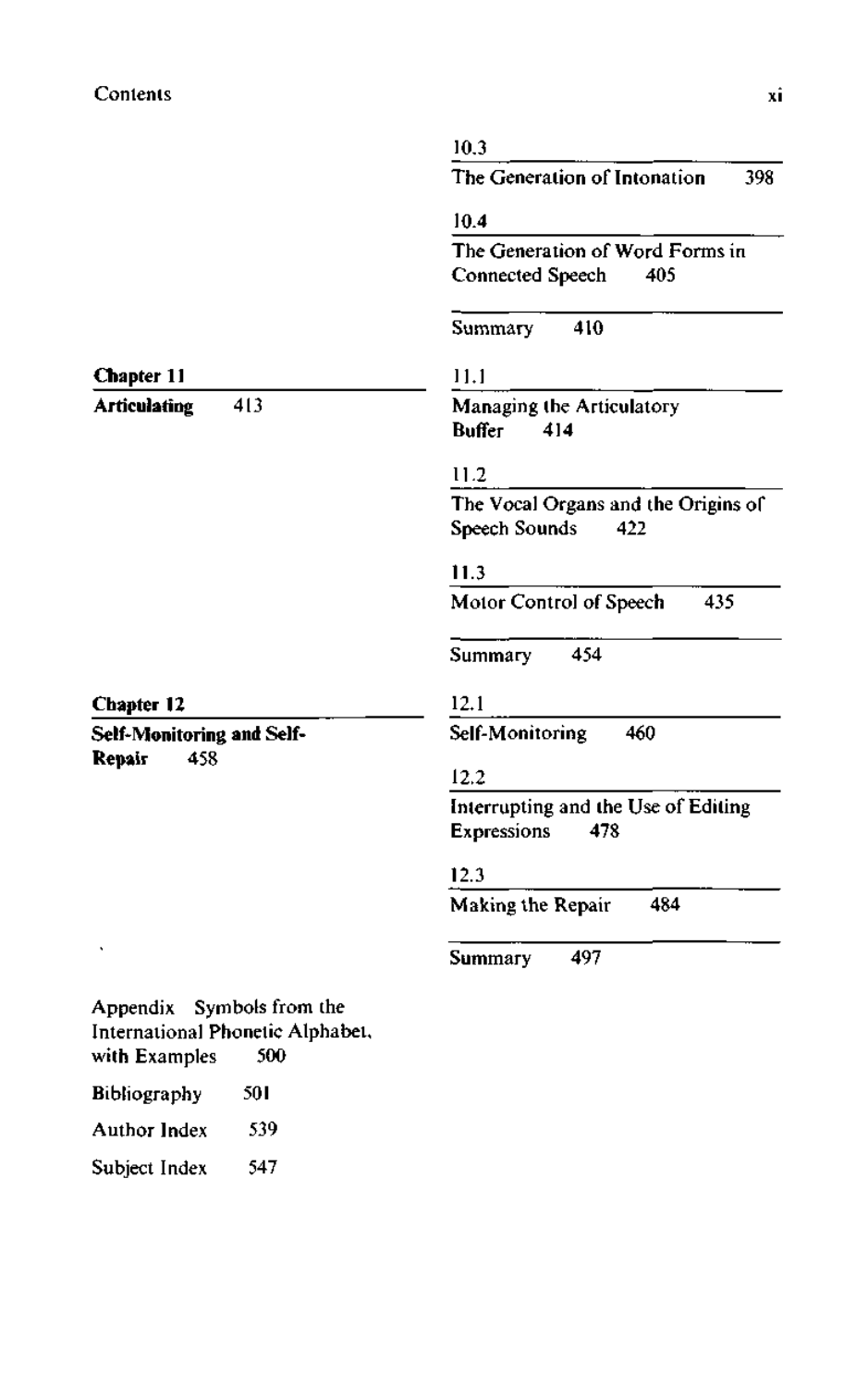# **Preface**

Talking is one of our dearest occupations. We spend hours a day conversing, telling stories, teaching, quarreling, ... and, of course, speaking to ourselves. Speaking is, moreover, one of our most complex cognitive, linguistic, and motor skills. Articulation flows automatically, at a rate of about fifteen speech sounds per second, while we are attending only to the ideas we want to get across to our interlocutors.

This fascinating human skill has not received the attention it deserves within psycholinguistics. Psycholinguistics is the science of human language production, comprehension, and acquisition, but the main body of research and teaching relates primarily to the latter two topics. Language production is the stepchild of psycholinguistics. Butterworth's (1980c, 1983b) excellent two-volume anthology is the only source on the subject; there is no text and no coherently written handbook.

When the European Science Foundation invited me to lecture on "speaking" at a summer course in psycholinguistics to be held in Brussels in 1985, I gladly accepted and began writing what I thought would be an introductory text. A year and a half would suffice, I thought, in view of the rather limited psycholinguistic literature on the subject.

My main discovery was that the literature on speaking is gigantic. But the majority of it is not to be found in standard psycholinguistic sources. Other disciplines have asked the questions that psycholinguists have ignored. Students of conversational analysis, pragmatics, discourse semantics, artificial intelligence, syntax, phonology, speech communication, and phonetics have contributed myriad theoretical insights and empirical findings. The major problem with this huge literature, however, is that it is compartmentalized—phoneticians ignore phonology, conversational analysts ignore discourse semantics and phonetics, students of AI ignore psycholinguistics, and so on.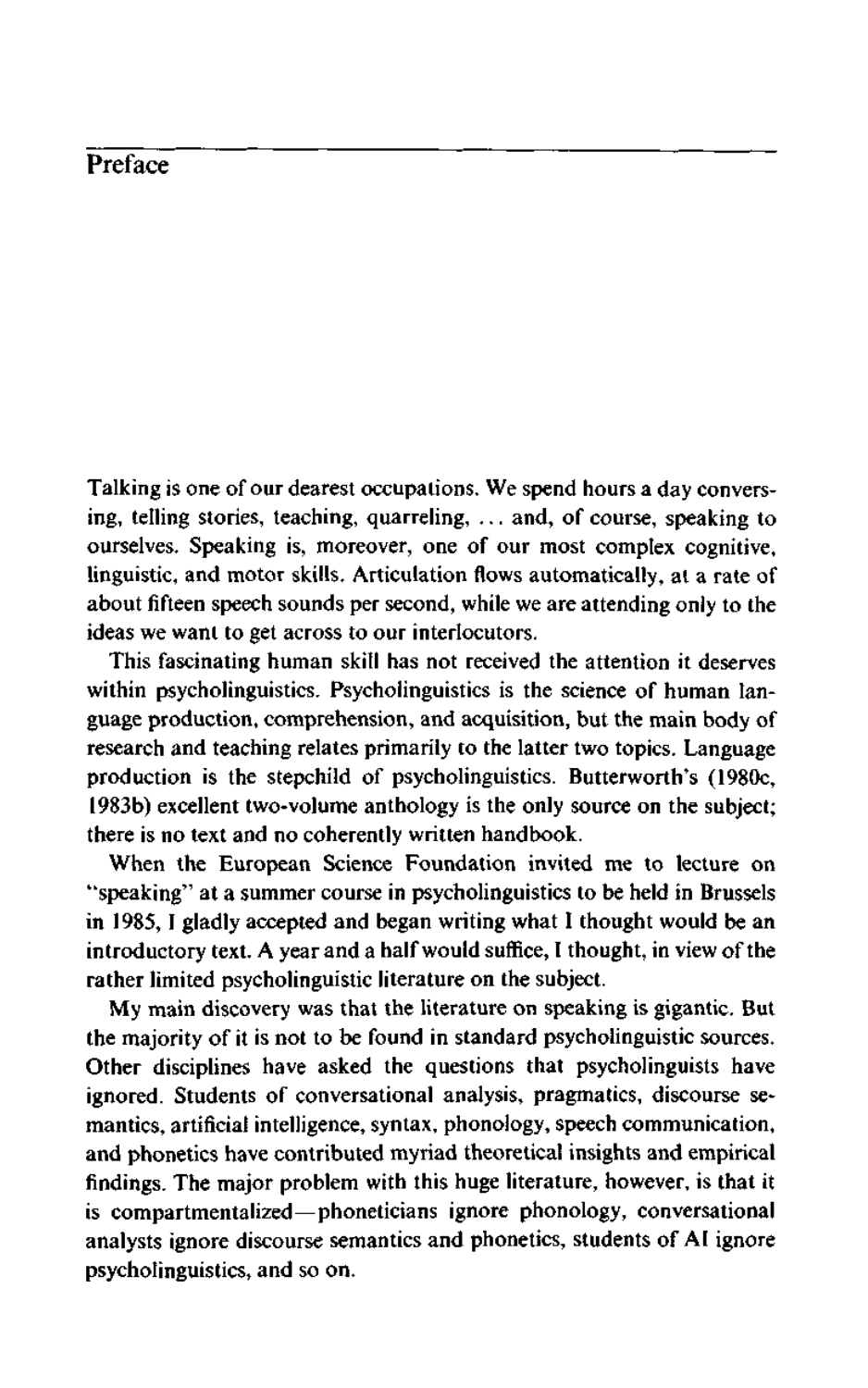# Preface xiv

The present book gives a bird's-eye view of this highly heterogeneous research field. It is an effort to provide a theoretical integration of hitherto disparate approaches to the speaker in us, but without relaxing the psycholinguist's main objective: to understand the mental information processing that underlies our capacity for speech.

The book's organization is straightforward. After an introductory chapter on the speaker as information processor and a subsequent chapter on the speaker as interlocutor, the text follows the generation of speech step by step. The steps consist of message generation, grammatical encoding, phonological encoding, and articulation. The final chapter deals with the speaker's self-monitoring and self-repair. Each processing step computes its own kind of output or representation, and I always discuss these representations before discussing the issues of processing themselves. Not surprisingly, the representational chapters or sections have a more strongly linguistic flavor than the parts of the book that discuss processing.

My strategy in this book has been to exemplify theoretical issues rather than to formalize them. The text contains few formulas and acronyms, little computer jargon, and few statistics, but many worked-out cases, many examples, and much graphic support. It should be readable not only by psycholinguists and their advanced students, but also by anyone interested in the other disciplines mentioned above.

While plowing through the mound of literature, I decided that neither you nor I should bite off more than we can chew. The book concentrates on the normal spontaneous speech production of adults. It does not cover the neurological basis of speech and language. In particular, it contains nothing on aphasia and other relevant neurological disorders, nor does it discuss reading (although there are occasional references to experimental work in which reading materials have been used). Reading aloud differs from spontaneous speech in many important ways, and results on reading therefore cannot, as a rule, be generalized to conditions of spontaneous speech. Speaking is usually accompanied by gestures, gaze patterns, body movements, and so forth. In spite of its communicative importance, this so-called paralinguistic behavior is not reviewed. The book, finally, does not deal with the history of research in speech and speaking, despite occasional references to Wilhelm Wundt, Karl Buhler, and other pioneers.

What people can do with words is incredible, and its psychology is still largely a mystery. By necessity, this book is incomplete and theoretically wanting, even in the areas on which it focuses. I look forward to the day when it can be replaced by something better.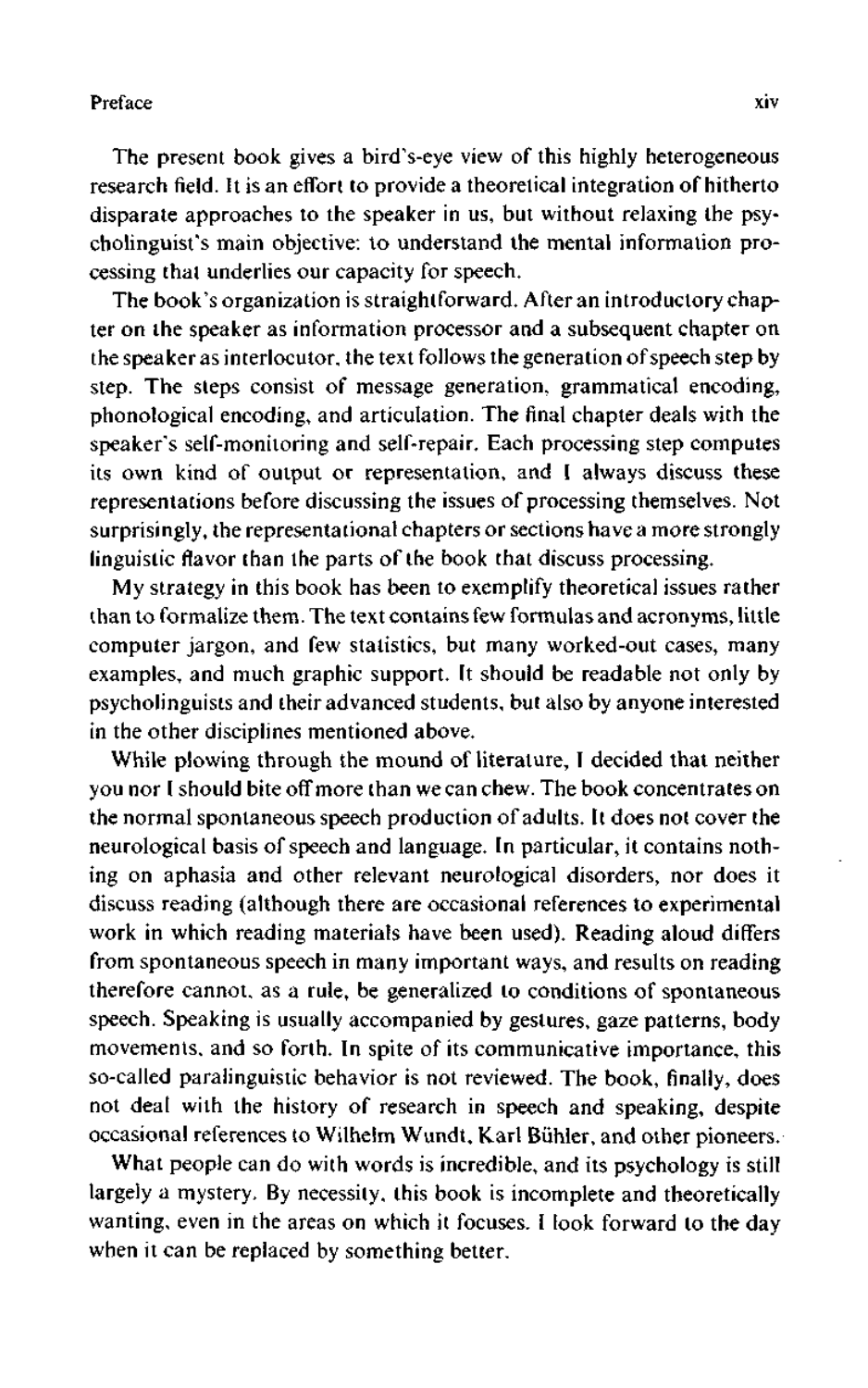# **Acknowledgments**

This book emerged in the stimulating circle of the Max-Planck-Institut fur Psycholinguistik and Nijmegen University. Numerous colleagues can't give up educating me in matters linguistic and psycholinguistic, and I would be at a loss without them. Also, many distinguished visitors from all over the world have given me help and advice. I am sincerely grateful to all of them.

Some, from within and without this circle, have taken the effort to read drafts of chapters and to formulate comments, either orally or in writing. Before mentioning them, I must say that each of these efforts has deeply touched me. Time and again I experienced it as a great privilege to be taken so seriously and with so much friendship. In alphabetical order, these angels were Manfred Bierwisch, Melissa Bowerman, Herbert Clark, Anne Cutler, Jane Edwards, Lyn Frazier, Merrill Garrett, Gerard Kempen, Wolfgang Klein, Aditi Lahiri, and John Marshall. I would also like to thank Gerard van Galen, who gave me a special tutorial on psychomotor theory.

Though I typed the manuscript myself with two index fingers on a terminal, finishing touches have been made by Uschi de Pagter and Edith Sjoerdsma, especially in completing the bibliography. Our librarian, Karin Kastens, also helped me on countless occasions. Many thanks to all three of them.

The graphic work was done by Wil Maas during three months of ideal cooperation.

Nijmegen, February 29, 1988